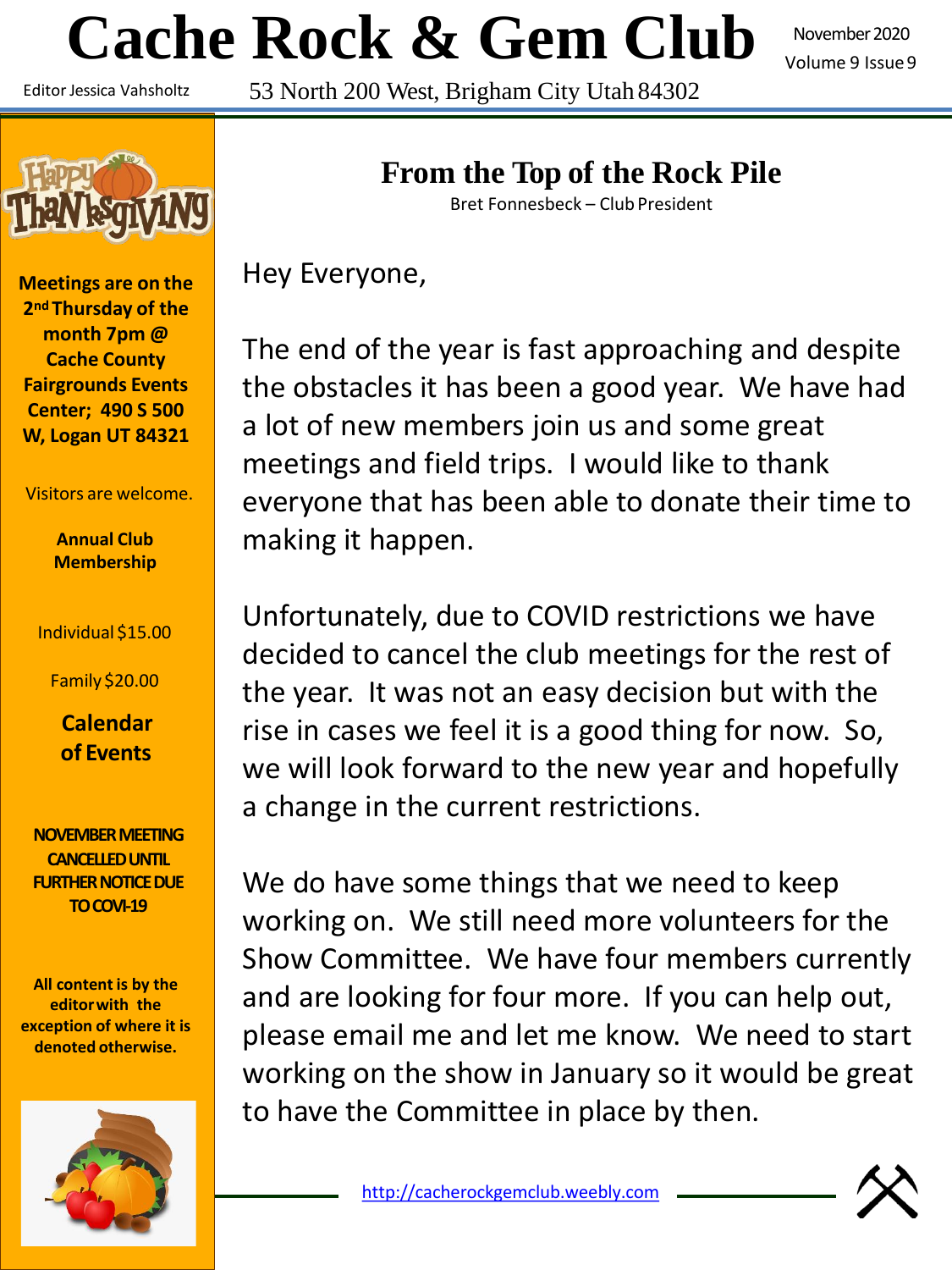## **President Message Continued:**

We have started membership renewals for 2021. We will have the application on the website and the Facebook group. If you want to be in the club directory, we need them turned in by Jan  $15<sup>th</sup>$ . You can mail them and the dues to the address at the top of the form. Of course, you are welcome to do it anytime during the year, we just have a deadline for the club directory. It is also the list we turn in to the Northwest Federation of our current members.

I hope everyone is healthy and getting along alright. Have a wonderful Thanksgiving.



# **First Presidents Message:**

Winter is coming! To me winter means snowy roads, yuck, and ice fishing, yeah! And a new glimmer of winter fun this year, working field trip finds from slabs to cabs. Most of my fall activities have been various trips to the club's shed for cutting slabs and now is the time for the next step.

Whether you have your own lapidary equipment or not, winter does not mean you have to put this hobby aside. Visiting online websites like Rock & Gem or the Federation website will keep the mind sharp and the rock blood flowing. There is a current article in Rock & Gem

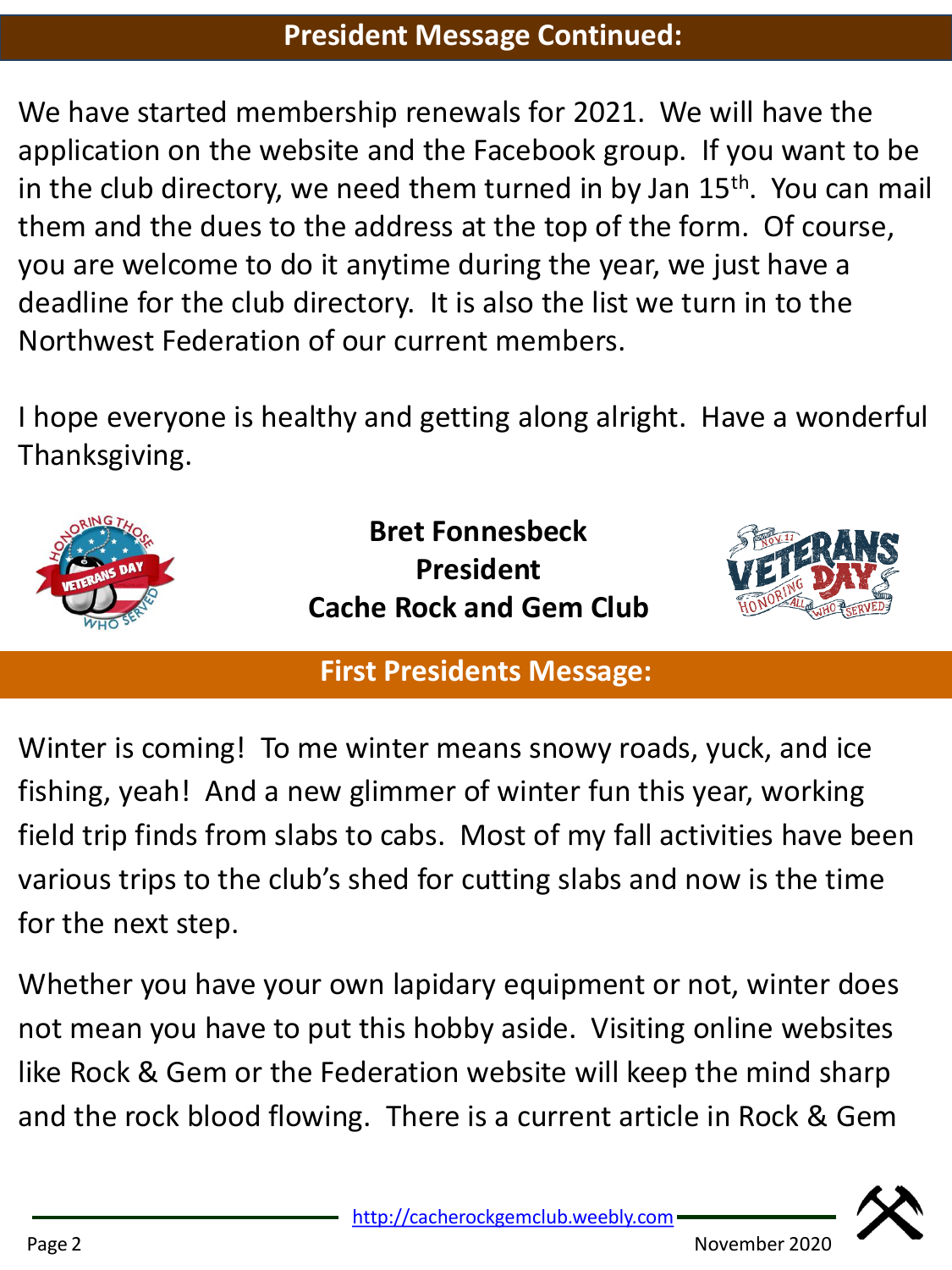that caught my interest titled "Beryl, Beryllium, Bertrandite Serve Technology Well". A good read on Utah's Tiffany stone with an interesting statistic: *"Today, after 52 years of mining, Spor Mountain remains the world's largest known beryllium deposit and the metal's sole domestic source. This site produces three-quarters of the 300 tons of elemental beryllium produced worldwide annually."* I'll leave the rest of the article for you to find out what the world does with all that beryllium, besides making \$1200 racing bicycles that weigh only 1.5 pounds. Don't forget to also visit YouTube for training videos and Facebook for sharing interesting stuff with our members.

Wishing you all the best and we'll see you online.

**Patrick Carroll 1 st Vice President Cache Rock and Gem Club**

# **Chairman of the Board Message**

It is November and starting into the holiday season. I hope that everyone is planning on being with family for this season. I really have nothing to report as to the show or anything, but we are still planning on having the show as of this time. This may change as we get into the next year. I hope that everyone is having a good year and keeping safe as we go thru this Covid pandemic. Hope to see all of you soon.

> **Gary Warren Rock Show Director Chairman of the Board Cache Rock and Gem Club**

[http://cacherockgemclub.weebly.com](http://cacherockgemclub.weebly.com/) <u>nttp://cacherockgemclub.weeply.com</u><br>Page 3 <u>nttp://cacherockgemclub.weeply.com</u> November 2020

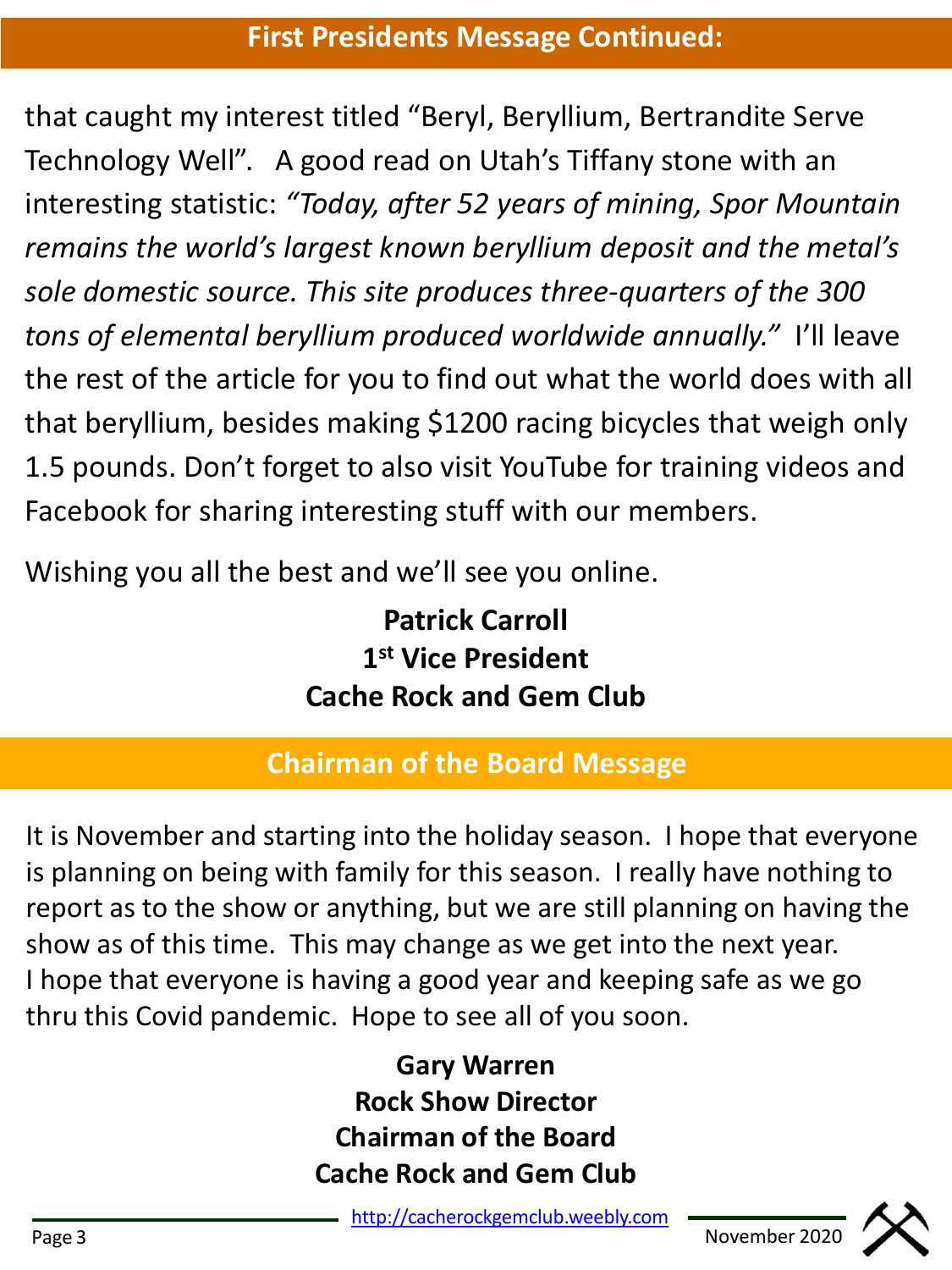## **November Birthstones**



Topaz - Through much of history, all yellow gemstones were considered topaz, and all "topaz" was thought to be yellow. However, topaz is available in many colors, and it's likely not even related to the stones that first donned its name.

The name topaz derives from *Topazios*, the ancient Greek name for St. John's Island in the Red Sea. Although the yellow gemstones famously mined there probably weren't topaz, it soon became the name for most yellowish stones.

Pure topaz is colorless, but it can become tinted by impurities to take on any color of the rainbow. Precious topaz ranges in color from brownish orange to yellow and is often mistaken for smoky quartz or citrine quartz, respectively—although quartz and topaz are unrelated minerals.

Citrine—November's second birthstone—is a variety of quartz that ranges from pale yellow to a honey orange color. It takes its name from the citron fruit because of these lemoninspired shades.

The pale yellow color of citrine closely resembles topaz, which explains why November's two birthstones have been so easily confused throughout history. Citrine's yellow hues are caused by traces of iron in quartz crystals. This rarely occurs in nature, so most citrine gems on the market are made by heat treating other varieties of quartz usually the more common, less expensive purple amethyst and smoky quartz to produce golden gemstones.

Brazil is the largest supplier of citrine. Other sources include Spain, Bolivia, France, Russia, Madagascar, and the U.S. (Colorado, North Carolina, and California). Different geographies yield different shades of citrine.

## Junior Members

## **Message from the Junior Club Manager:**

Wow, what a great time we had at our October club meeting. Gary Allred taught us all about finding garnets in ant hills. We were able to do the sifting of ant bed material and find garnets! Thank you Gary for your time and sharing this with us. With Covid restrictions I'm not sure when we will meet next. In the meantime you could get out your rock collections and see if you can identify what type of rock each rock belongs in. Using the three rock types we have talked about.

Igneous rock – Formed from cooling magma. Metamorphic rock – Was once a sedimentary or igneous rock but has changed due to intense heat and/or pressure.

Sedimentary rock - Formed from sediments that have compacted over time

At our next club meeting remember you can bring one of your rocks that you would like to talk about and share with the rest of our club members.

What do you call a rock that never goes to school?.......................A skipping stone!



Have a Happy Thanksgiving!

[http://cacherockgemclub.weebly.com](http://cacherockgemclub.weebly.com/)

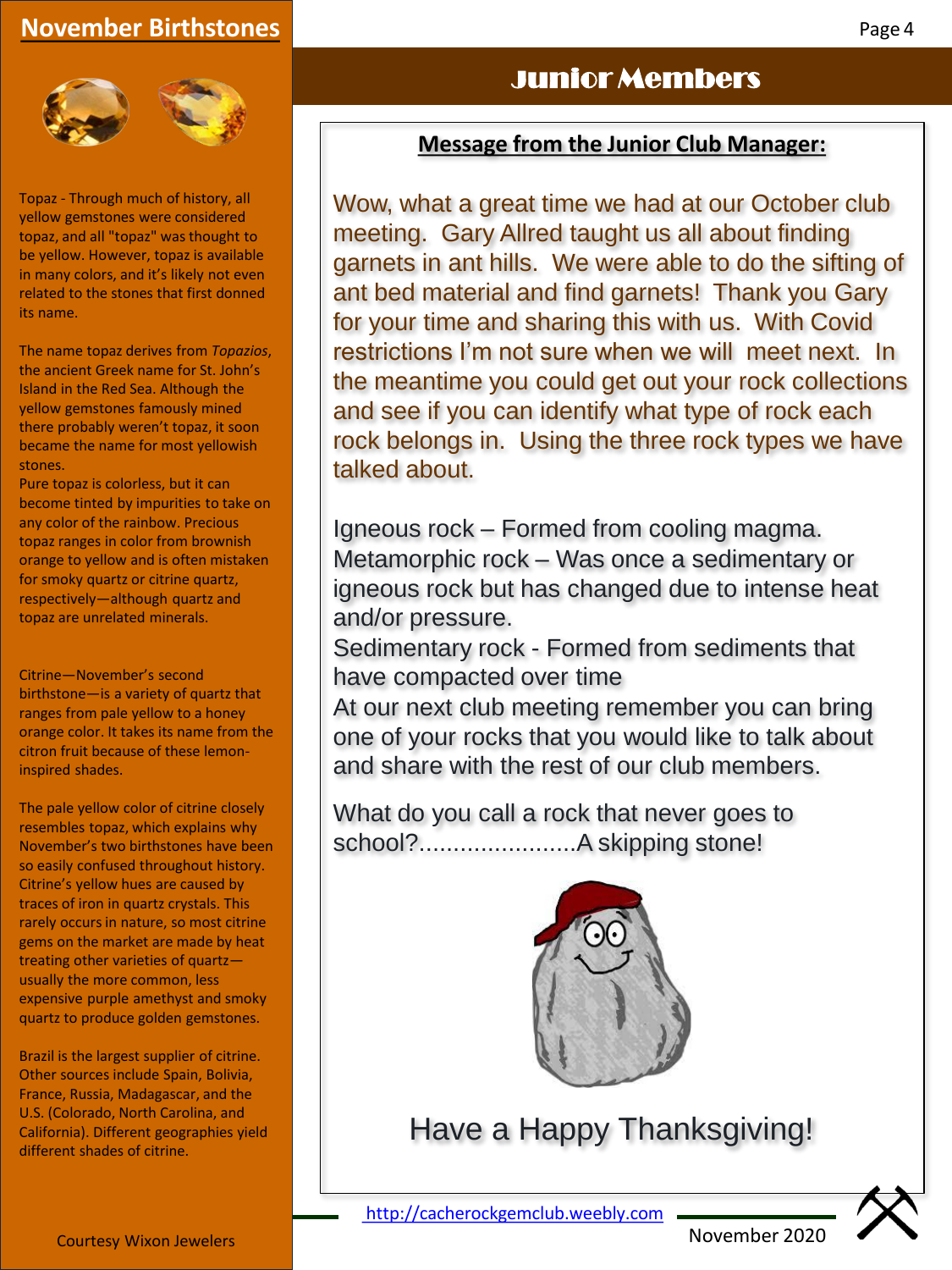## **CR&GC Members Rock Shed \*Open With Restrictions See Below\***

#### **Shed Crew:**

| Larry Christopherson 435-723-6476 |
|-----------------------------------|
| 435-757-4927                      |
| 435-720-1775                      |
|                                   |

**Slab saw cost 0.20 per inch ofrough**

Only trained shed crew are authorized to set up and run the saws.

Cost is ; Wheels Adults \$2.00 Jr. members \$1.00

400 West 60 South Hyrum, UT



## **Rock Buckets**

The club has 3 gallon buckets of rough rock for sale. The rough is a varied collection from club trips and includes petrified wood, palm, agate, etc. The cost is \$10.00 to club members. If interested contact one of the club officers.



[http://cacherockgemclub.weebly.com](http://cacherockgemclub.weebly.com/)

**Shed Rules**

\*Three people in the shed to maintain space & social distancing. \*The shed is open on Wednesday Evenings 5- 8pm

Saturday Mornings 9am-1pm

\*By appointment only! \*Please contact Larry Christophersen @ (435)723-6476. You may text, but start the text out with CRGC. If Larry does not answer please leave a voicemail and he will get back with you. You can also email Larry at larry-0021@comcast.net

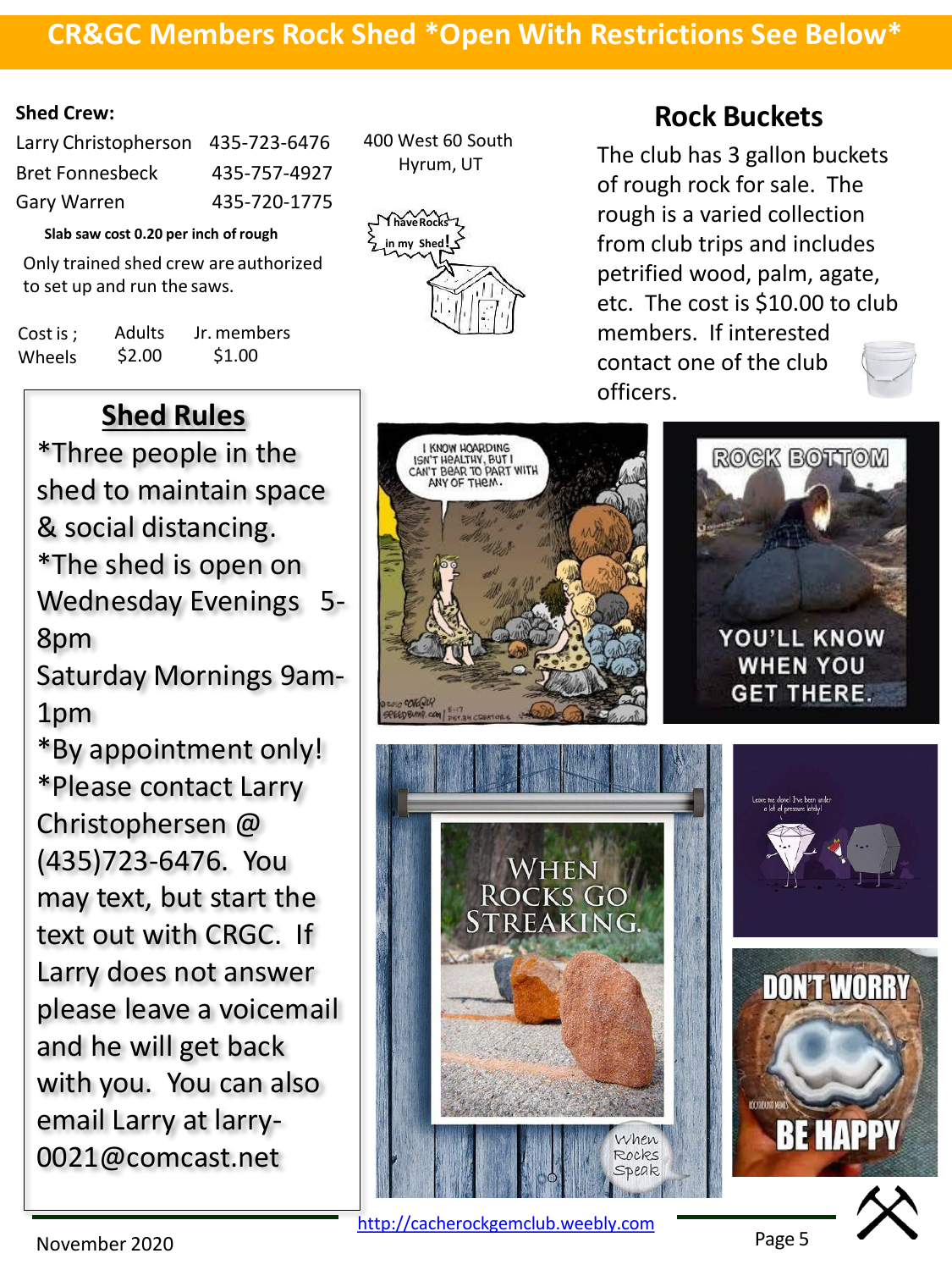## **Club Member Advertisements & Upcoming Show Information**



North Star Turquoise Clint & Louisa https://www.facebook.c [om/groups/1483965771](https://www.facebook.com/groups/1483965771911841/) 911841/ [www.nsturquoise.com](http://www.nsturquoise.com/) 802-782-7330

Dee Findlay [dafind\\_55@yahoo.com](mailto:dafind_55@yahoo.com) 307 350-5386

Vbenterrprize [vanbrown722@gmail.com](mailto:vanbrown722@gmail.com)

# Richard Kocurek [www.brightstargemstones.com](http://www.brightstargemstones.com/) Bright Star Gemstones 970.349.9327

## **Bob & Maria Stewart**

(435)258-0025 (435)764-5741 Please call for an appointment. [bobhstewart@q.com](mailto:bobhstewart@q.com) [mexicanroseagates@gmail.com](mailto:mexicanroseagates@gmail.com)

We have been assembling a large collection of silicates, mainly agate, jasper and quartz from Mexico for over 10 years. We are now offering our collection for sale online and at various rock and gem shows. Our mission is to find, collect and sell the finest agate, jasper, geodes and other forms of chalcedony, mainly from family-owned property in Mexico, to offer to you at affordable prices.

## **Craig's Wire Wrappings**

Professional quality jewelry wire wrapping. Cabs (all shapes-mineral or fossil), sea glass or tumbled glass, crystals, coins, etc. Tree of Life-open or on stone, necklaces, rings. Gold, rose gold, sterling silver, copper, brass wire. Club member discount. See examples on FB@ Craig's Wire Wrappings. 435-730- 5556.



[http://cacherockgemclub.weebly.com](http://cacherockgemclub.weebly.com/)